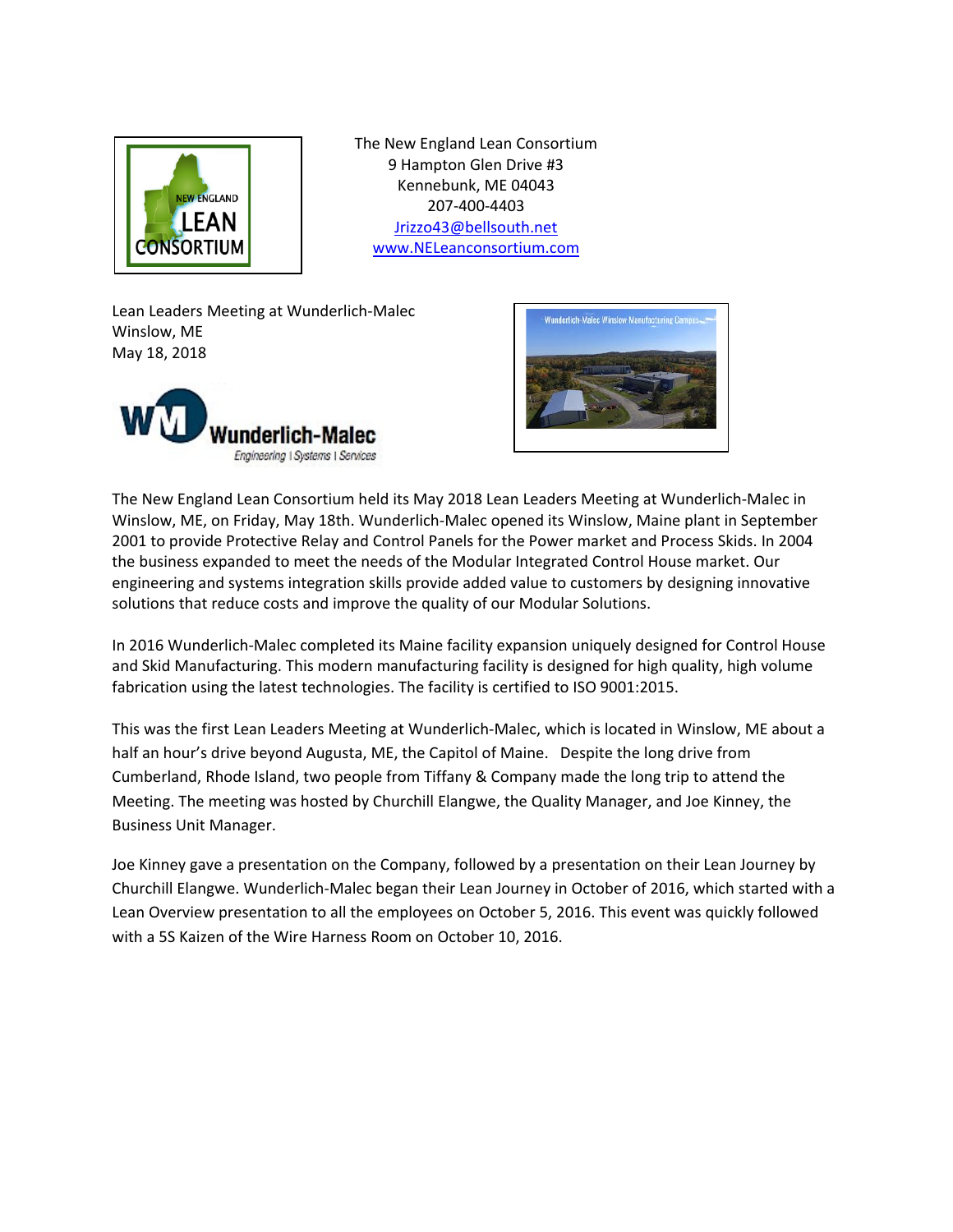

A second 5S Kaizen was completed in the Warehouse on November 9, 2016.







West Wall - Floor Racks for Raw Materials and Zero Cost Items

It was impressive to find that the 5S results in both the Wire Harness Room and the Warehouse were not only retained but progressed further.

As part of the 5S Kaizen in the Wire Harness Room, a large room within a newly constructed building, the concept of Flow was introduced to the Kaizen Team. Using a white board, the team gathered around the facilitator to determine the best flow through the new building and make decisions on POUS, point of use storage, for supplies, parts and components, tools and materials in the building. It was interesting to see that the employees actually used the preliminary flow diagram to position racks, materials, tools and supplies in the building.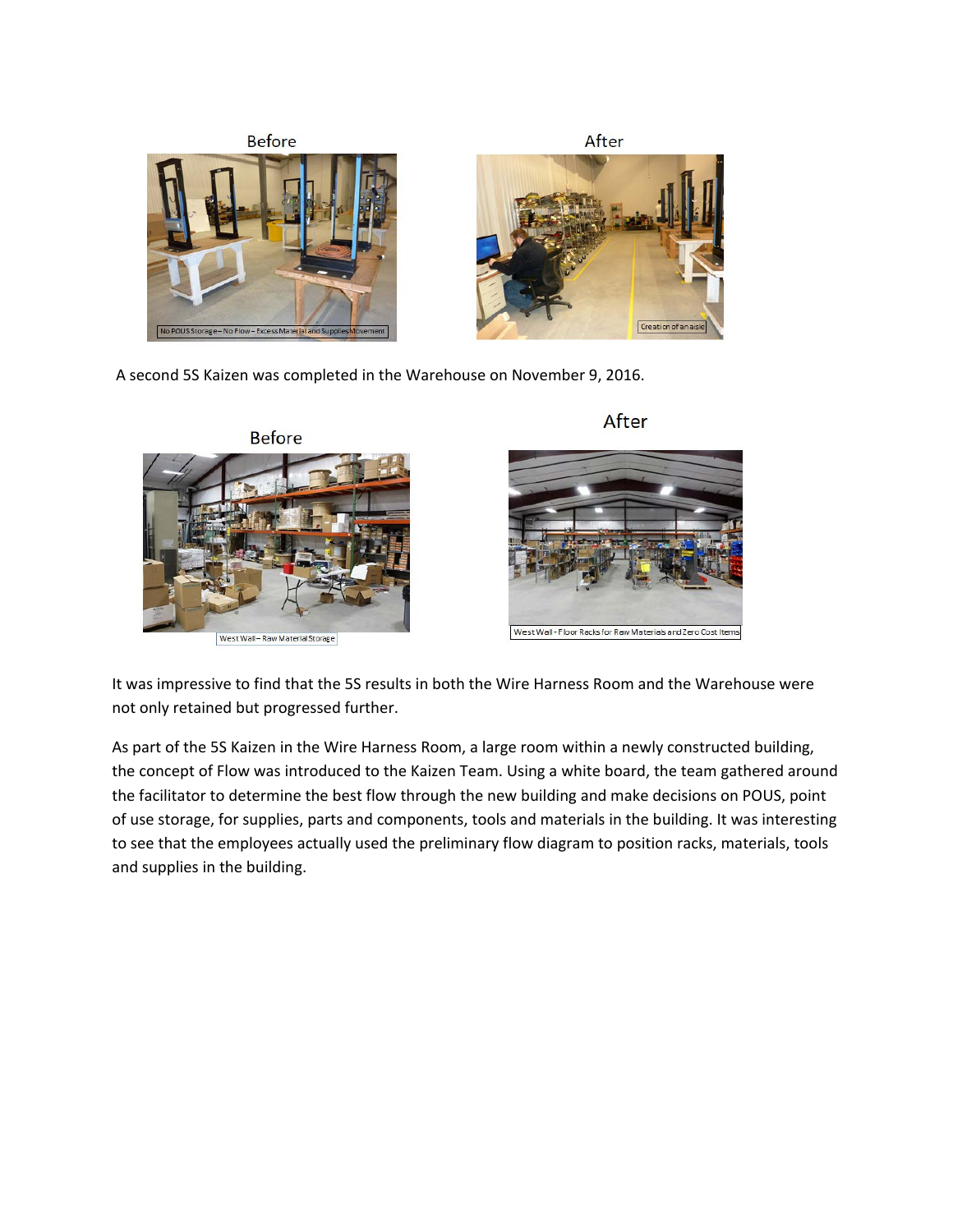



After the 5S Kaizens the company had to focus on achieving ISO 9001:2015 Certification, which they did in February of 2017.





After the Plant Tour, Churchill Elangwe gave a presentation on the Wunderlich-Malec Quality System. The attendees were impressed with the comprehensive nature of the system and the imbedded photos of the correct way to wire the various control boxes. This was a great example of the sharing of best practices as part of the New England Lean Consortium.

Lastly, the attendees participated in the Plus/Delta feedback session. One of the Guest attendees remarked, "I was particularly interested in the Pro/Delta session afterward which provided constructive criticism for the host."